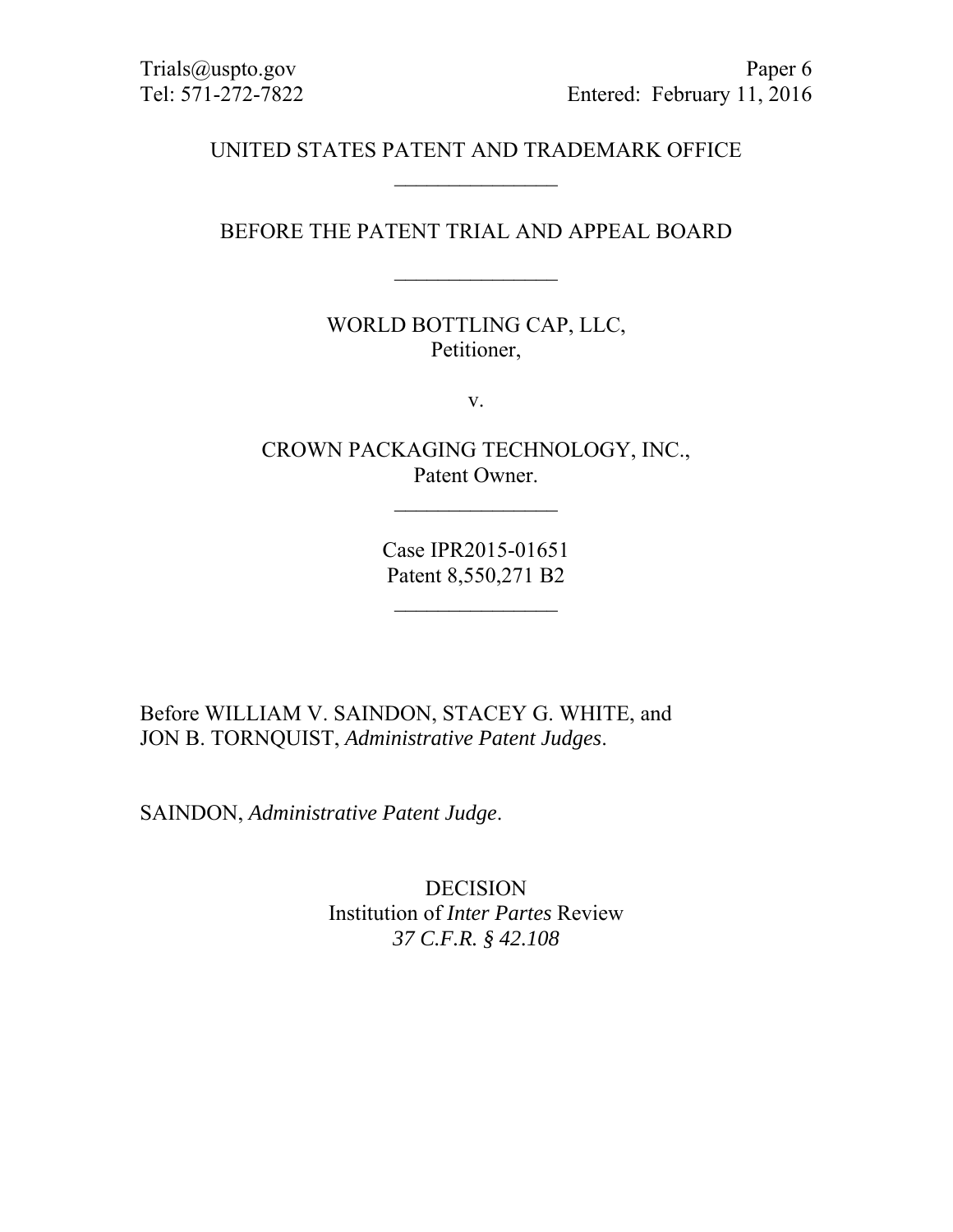### I. INTRODUCTION

Petitioner requests an *inter partes* review of all claims (1–20) of U.S. Patent No. 8,550,271 B2 (Ex. 1001, "the '271 patent"). Paper 1 ("Pet."). Patent Owner filed a Preliminary Response to the Petition. Paper 5 ("Prelim. Resp.").

We have jurisdiction under 35 U.S.C. § 314, which provides that an *inter partes* review may not be instituted "unless . . . there is a reasonable likelihood that the petitioner would prevail with respect to at least 1 of the claims challenged in the petition." Upon consideration of the Petition, the exhibits cited therein, and Patent Owner's Preliminary Response, we institute an *inter partes* review on all challenged claims.

Our factual findings and conclusions at this stage of the proceeding are based on the evidentiary record developed thus far. This is not a final decision as to the patentability of claims for which *inter partes* review is instituted. Our final decision will be based on the record as fully developed during trial.

#### *A. Related Matters*

Petitioner represents that it knows of no related matters currently pending. Pet. 1; *see also* Paper 4, 1 (Patent Owner affirming that there are no related matters pending). Petitioner notes that its previous petition challenging the '271 patent was denied. Pet. 1–2; *see World Bottling Cap, LLC v. Crown Packaging Tech., LLC*, Case IPR2015-00296 (PTAB May 14, 2015) (Paper 6) (Decision Denying Institution).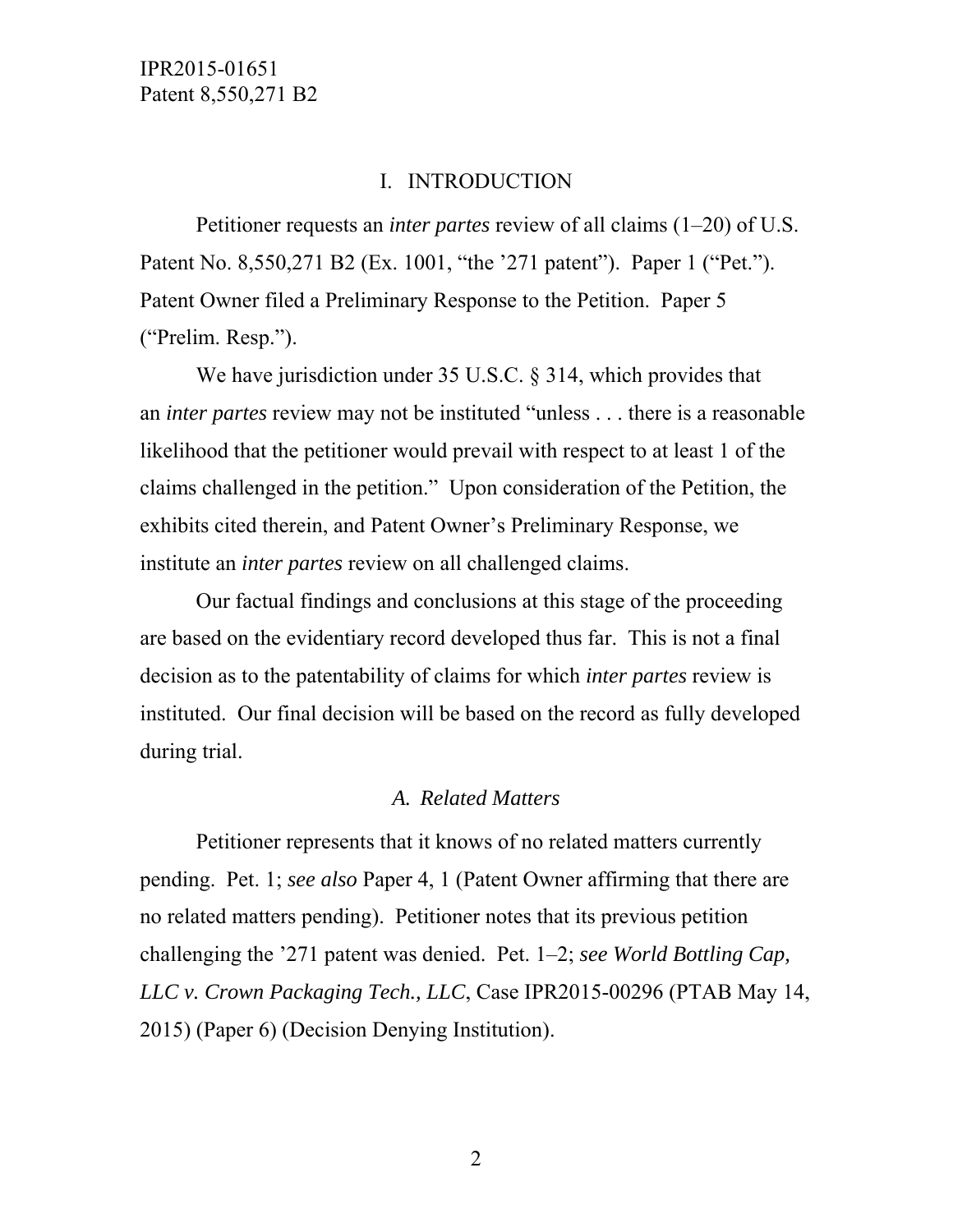-

## *B. The '271 Patent*

 The '271 patent describes a bottle cap, also known as a crown cap. The '271 patent describes the invention as a crown cap that is made with thinner and harder steel compared to conventional crown caps. Ex. 1001, 4:63–65, 5:34–38. The '271 patent describes conventional crown caps as formed from T4 tinplate<sup>1</sup> having a thickness of  $0.21$  mm to  $0.23$  mm and an average hardness of 61 on the 30T hardness scale.<sup>2</sup> *Id.* at 4:52–58. The '271 patent describes the invention, in contrast, as formed from steel having a thickness of 0.16 mm to 0.18 mm and an average hardness of greater than 62 on the 30T scale. *Id.* at 4:58–65, 5:6–9. Reducing the amount of steel used purportedly provides the benefit of lower carbon emissions, such as from cooling that material (when aggregated over the billions of caps produced each year). *Id.* at 5:34–38.

## *C. Illustrative Claim*

Petitioner challenges each claim of the '271 patent. Claims 1, 12, and 20 are independent. Independent claim 1 is reproduced below.

- 1. A lightweight crown cap for application to a glass beverage bottle, comprising: a shell formed of a material comprising steel having an average hardness of greater than 62 on the 30T scale, the shell including:
	- a peripheral skirt having, flutes downwardly depending therefrom, the flutes are capable of

<sup>&</sup>lt;sup>1</sup> "Tinplate" is tin-plated steel. *See* Ex. 1001, 4:49–58. "T4" denotes a particular temper for the steel. *See* Ex. 1007 ¶¶ 16, 26.

<sup>&</sup>lt;sup>2</sup> The Rockwell 30T scale is used to measure the hardness of various steels. *See* Ex. 1007 ¶¶ 16–17.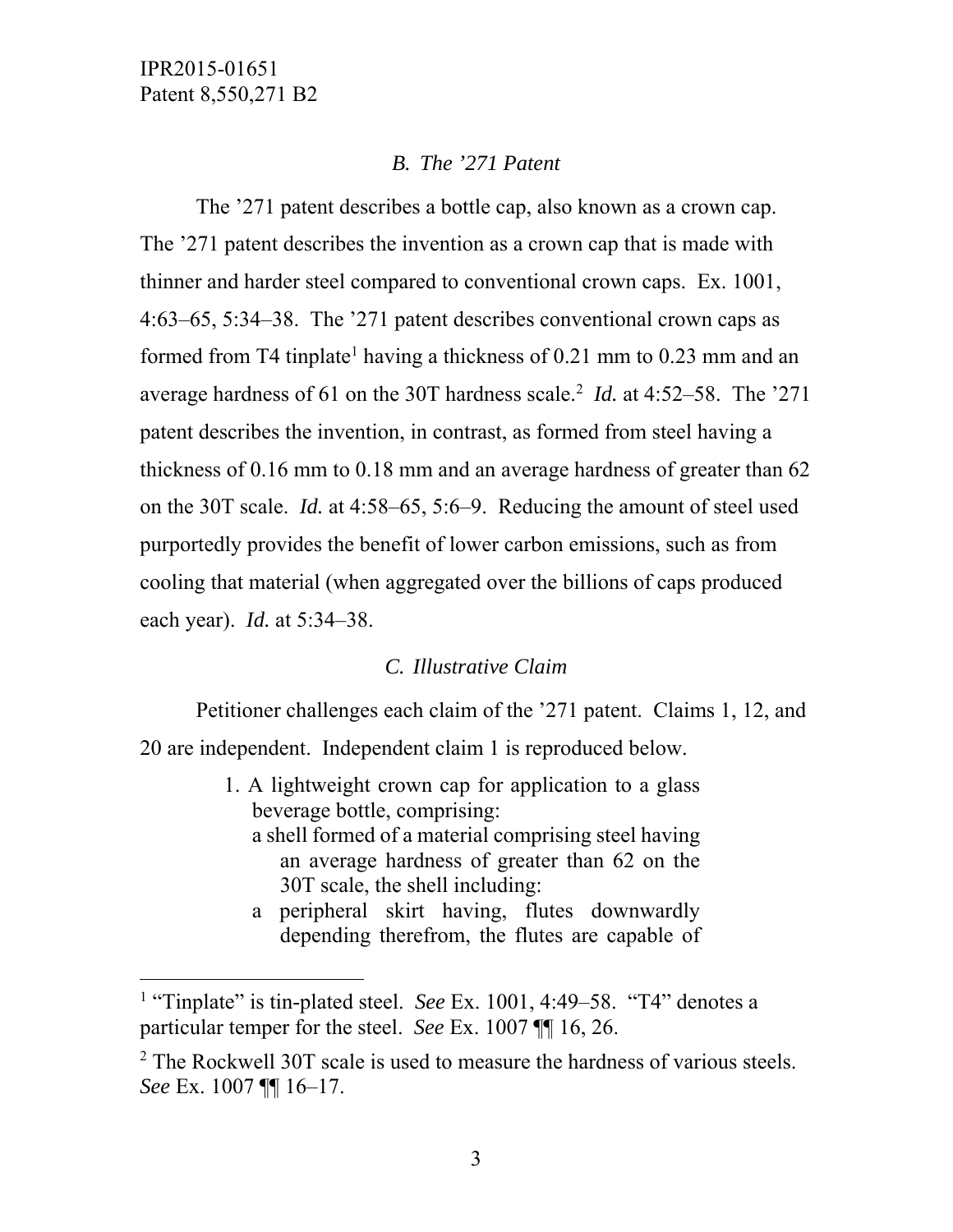> being crimped to affix the crown cap to a bottle; and

a round panel integrally formed with the skirt, the panel including at least one recessed circular groove that has its center approximately at the longitudinal center of the panel; and a liner located on the underside of the panel.

# *D. Prior Art and Asserted Grounds*

Petitioner asserts that claims 1–20 of the '271 patent are unpatentable

over the following grounds:

l

| <b>References</b>                                         |       | <b>Basis   Claims Challenged</b> |
|-----------------------------------------------------------|-------|----------------------------------|
| Frishman <sup>3</sup> and Industrial Heating <sup>4</sup> | \$103 | $1-4$ , 10, 12–15, and           |
|                                                           |       | $17 - 20$                        |
| Frishman, Industrial Heating, and                         | \$103 | 11 and 16                        |
| Wagner <sup>5</sup>                                       |       |                                  |
| Industrial Heating and Wagner                             | \$103 | $1-4$ and $10-20$                |
| Frishman, Industrial Heating,                             | \$103 | $5 - 9$                          |
| Mumford, <sup>6</sup> and U.S. Steel <sup>7</sup>         |       |                                  |

<sup>&</sup>lt;sup>3</sup> U.S. Patent No. 8,061,544 B2, issued Nov. 22, 2011, published Aug. 9, 2007, continuation-in-part of application No. PCT/US2006/002421 (filed on Jan. 24, 2006), provisional application No. 60/758,725 (filed on Jan. 14, 2006) (Ex. 1003).

<sup>4</sup> *Continuous Annealing of Strip Steel at Dominion Foundries & Steel, Ltd.*, XVIII INDUSTRIAL HEATING 564–570 (March, 1951) ("Industrial Heating") (Ex. 1004).

<sup>5</sup> U.S. Patent No. 2,233,904, issued Mar. 4, 1941 (Ex. 1005).

<sup>6</sup> U.S. Patent No. 3,152,711, issued Oct. 13, 1964 (Ex. 1006).

<sup>7</sup> Production Catalogue, U.S. Steel (Slovakia) (2005) (archive copy dated May 2, 2006) (originally at http://www.usske.sk/products/cat/tinmill/index.html#mechanical) (retrieved from the Internet Archive Wayback Machine) (Ex. 1012).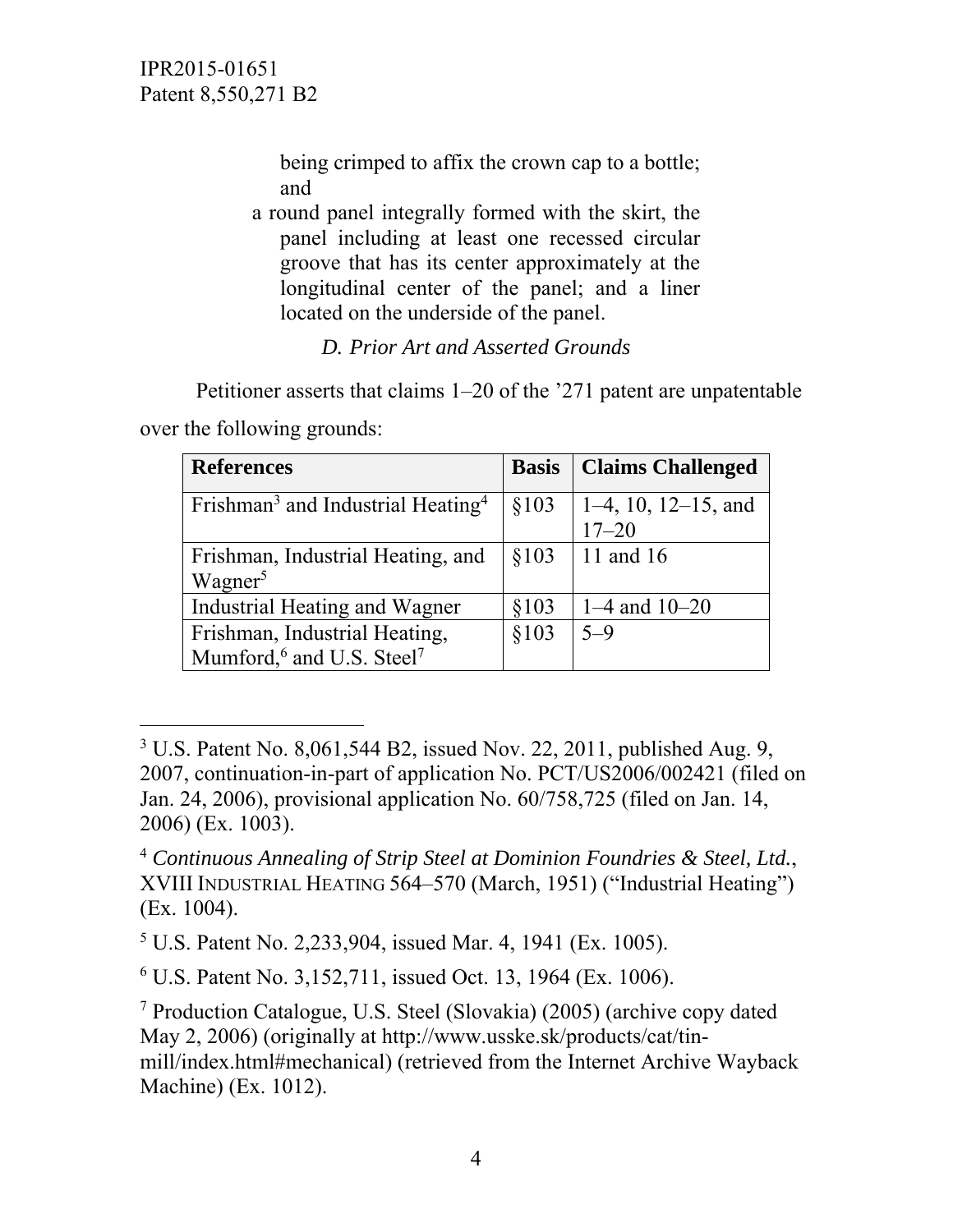| <b>References</b>           |                     | <b>Basis</b>   Claims Challenged |
|-----------------------------|---------------------|----------------------------------|
| Industrial Heating, Wagner, | $\frac{1}{2}$ \$103 | $ 5-9 $                          |
| Mumford, and U.S. Steel     |                     |                                  |

Petitioner also relies on the testimony of Mr. George K. Crochiere (Ex. 1007).

#### II. ANALYSIS

#### *A. Claim Construction*

We interpret the claims of an unexpired patent using the broadest reasonable interpretation in light of the specification of the patent. 37 C.F.R. § 42.100(b); *In re Cuozzo Speed Techs.*, *LLC*, 793 F.3d 1268, 1278 (Fed. Cir. 2015), *cert. granted sub nom. Cuozzo Speed Techs. LLC v. Lee,* 72016 WL 205946 (U.S. Jan. 15, 2016) (No. 15-446). Under the broadest reasonable interpretation standard, claim terms are given their ordinary and customary meaning, as would be understood by one of ordinary skill in the art in the context of the entire disclosure. *In re Translogic Tech. Inc.*, 504 F.3d 1249, 1257 (Fed. Cir. 2007). Any special definition for a claim term must be set forth with reasonable clarity, deliberateness, and precision. *In re Paulsen*, 30 F.3d 1475, 1480 (Fed. Cir. 1994).

Independent claims 1 and 12 recite a "[crown] shell formed of a material comprising steel having an average hardness of greater than 62 on the 30T scale." Independent claim 20 includes a similar limitation, but recites "metal" instead of "material." Petitioner asserts that "average hardness" is "the reported hardness value regardless of  $+/-$  variations" and that "hardness" refers to Rockwell hardness. Pet. 17–19 (citing Ex. 1001, 4:53–58). At this time, Patent Owner does not appear to contest these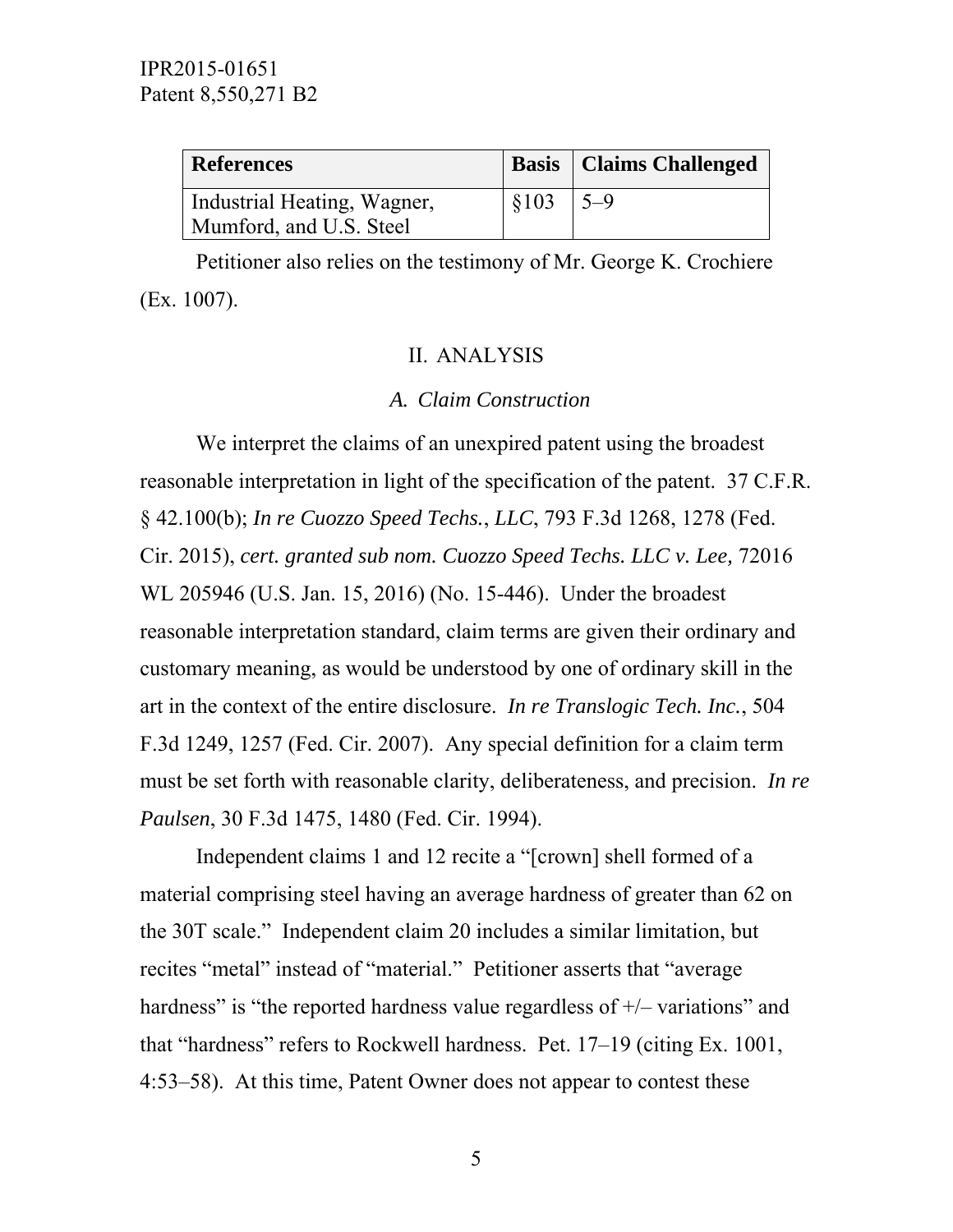$\overline{a}$ 

assertions. Based on our review of the record, we are persuaded that Petitioner's proposed constructions of "average hardness" and "hardness" are the broadest reasonable constructions in light of the Specification. Accordingly, we adopt these proposed constructions.

### *B. The Prior Art*

#### *1. Industrial Heating*

 Industrial Heating is a monthly periodical directed to those in the industrial heating industry. Ex. 1004, Table of Contents (stating that Industrial Heating is "Published Monthly" and including a March 1951 date).<sup>8</sup> One article discusses continuous annealing of strip steel and in particular discusses how "[s]ome of the applications which normally require a T-2 steel (50-55 R 30-T) are regularly made from T-4 continuously annealed steel at 60-65 R 30-T, i.e., crown caps, . . . ." Ex. 1004, 566.

# *2. Other References*

 Petitioner also relies on Frishman, Wagner, Mumford, and U.S. Steel. Frishman discloses a crown cap having a pull tab. Ex. 1003, Abstr. Wagner discloses a crown cap having concentric beads and a lining. Ex. 1005, Figs. 1–3. Mumford discloses a closure cap for bottles and jars that uses sheet metal having a Rockwell hardness of about 54 to 72 on the "T-30" scale. Ex. 1006, 1:9–12, 3:74–4:3, 4:44–45. U.S. Steel discloses various tin mill product grades and their mechanical properties. Ex. 1012, *passim*. For

<sup>&</sup>lt;sup>8</sup> We note that the pages of Exhibit 1004 have not been numbered by the Petitioner. In the future, all exhibits submitted in this proceeding should contain page numbers.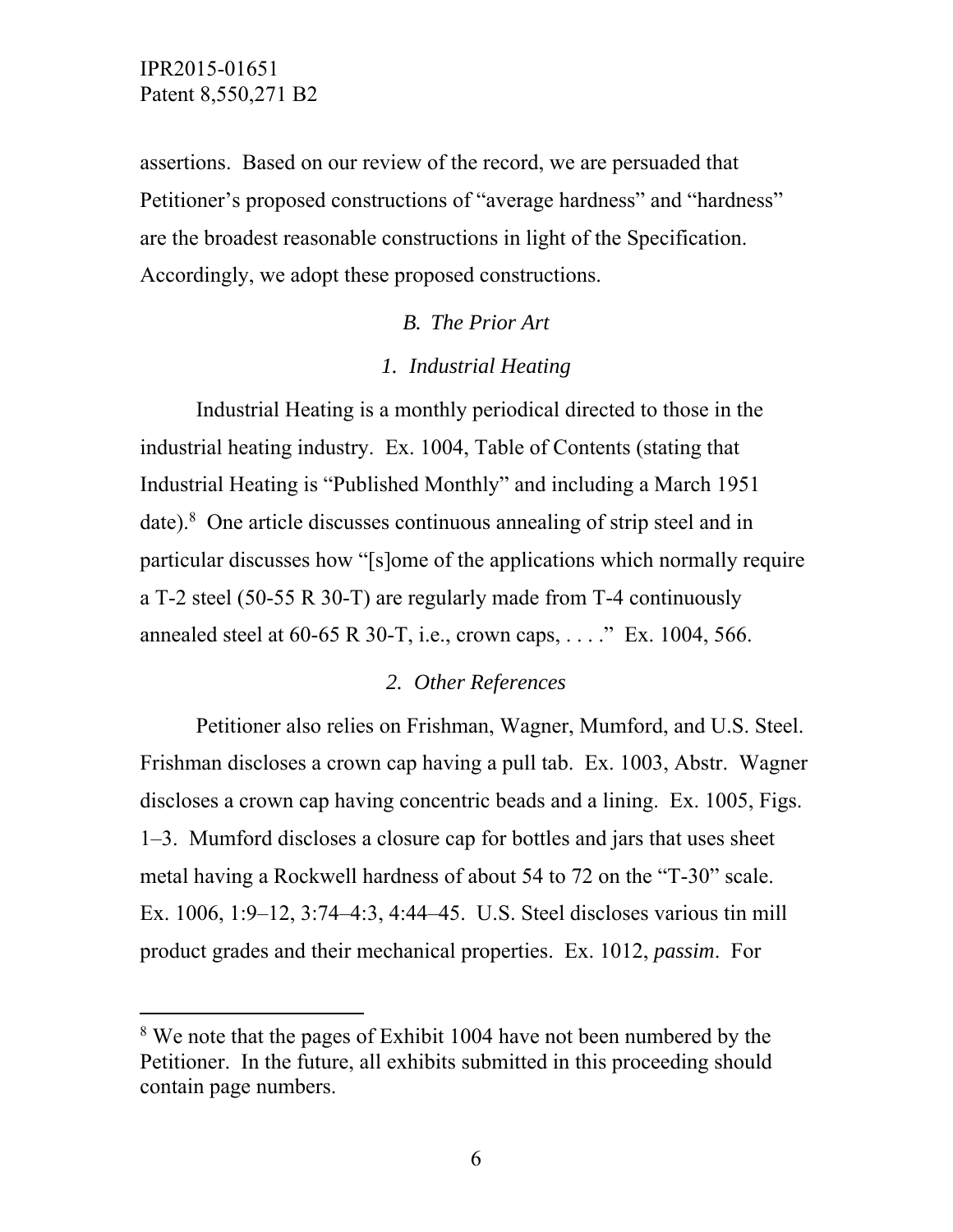$\overline{a}$ 

example, U.S. Steel discloses T4 tinplate (aka T61 or TH415), as having hardness ranges from 56 to 66, depending on the thickness of the material.<sup>9</sup> *Id.* 

### *C. Petitioner's Asserted Grounds*

Petitioner's asserted grounds can be divided into two approaches: those with Frishman showing most of the features of the crown cap and those with Wagner doing the same. Both of these approaches rely on Industrial Heating, however, for showing the particular steel recited in each claim. Patent Owner's arguments focus, almost exclusively, on the teachings of Industrial Heating. Accordingly, we address the issues pertaining to Industrial Heating first.

### *1. Industrial Heating*

Petitioner asserts that Industrial Heating shows that it previously was known to make crown caps of steel having an average hardness of greater than 62 on the 30T scale. Pet. 2, 20–23, 52; *see also* Ex. 1007 ¶¶ 26–28 (Petitioner's declarant, Mr. Crochiere, testifying to the same). Patent Owner makes three main arguments as to why Petitioner's assertion should not be found persuasive. Patent Owner argues: (a) one of ordinary skill in the art would not have looked to Industrial Heating; (b) Petitioner has not provided the full article of Industrial Heating; and (c) Industrial Heating's disclosure is "an obvious error."

<sup>&</sup>lt;sup>9</sup> The scale used for the hardness values in U.S. Steel is obscured, but are generally consistent with values expected of these materials on a Rockwell 30T scale. *See* Ex. 1007 ¶ 16 (depicting a table of various temper designations and corresponding 30T Rockwell hardness range (HR30T)).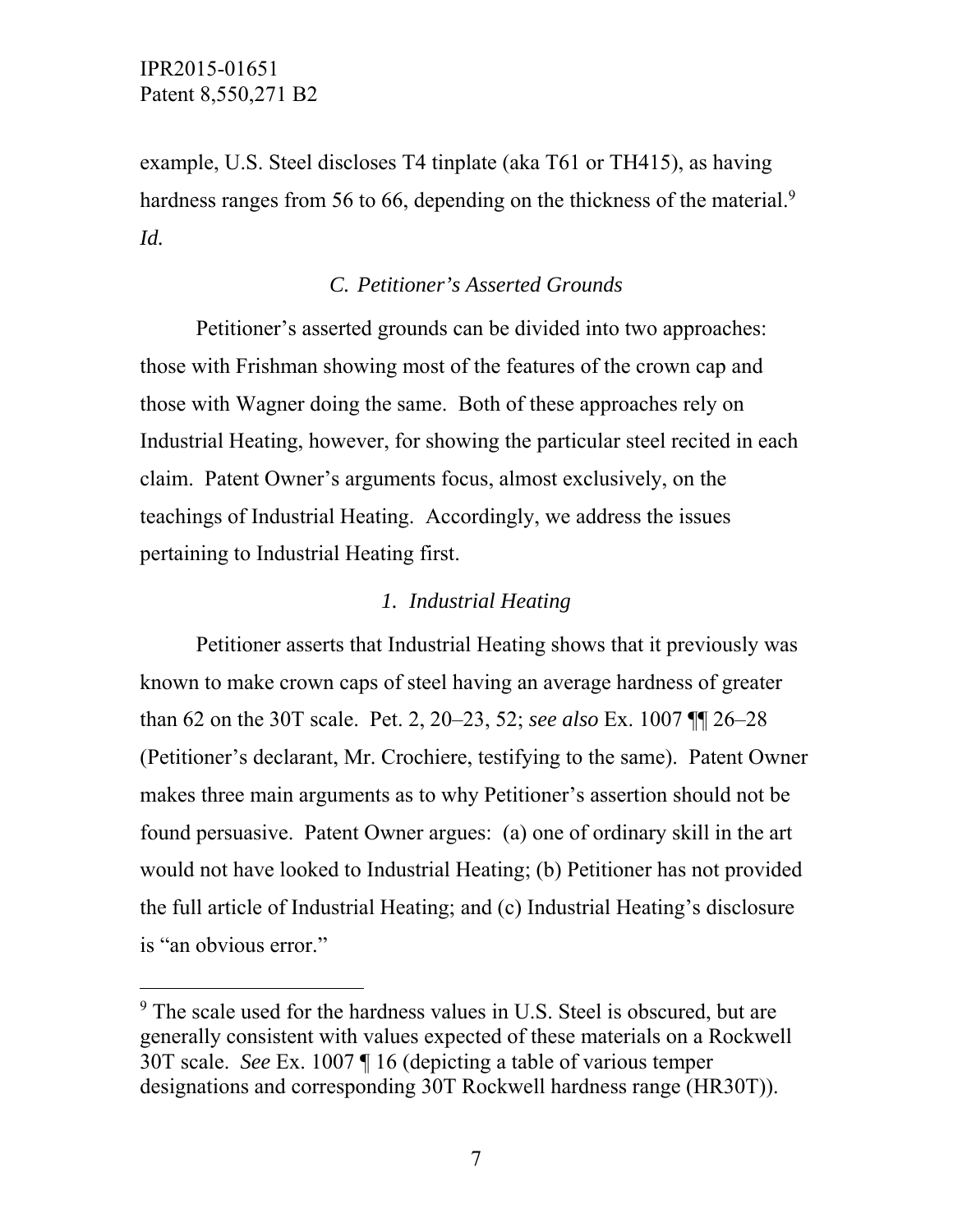#### *a. Industrial Heating as Prior Art*

Patent Owner argues that Petitioner has not explained why a skilled artisan would have looked to Industrial Heating (Prelim. Resp. 8–9) and that Petitioner has not shown how anyone would have found the Industrial Heating disclosure *(id.* at 9–12). Patent Owner's argument, in general, seems to be that Industrial Heating reference is not prior art because of the purported difficulty in finding it, especially by modern search technology. *See, e.g.*, *id.* at 11 ("The salient issue is whether a reasonable search could have dug up the actual article within Industrial Heating").

Patent Owner's arguments are not persuasive. Documents become prior art by way of public dissemination *or* by being made sufficiently available to the public (e.g., via a search engine). *Bruckelmyer v. Ground Heaters, Inc*., 445 F.3d 1374, 1378 (Fed. Cir. 2006) ("A given reference is 'publicly accessible' upon a satisfactory showing that such document has been disseminated or otherwise made available to the extent that persons interested and ordinarily skilled in the subject matter or art exercising reasonable diligence, can locate it.") (citation omitted). Patent Owner's argument assumes that all prior art must be discoverable via search, but this argument ignores the other ways that information becomes prior art, such as presentations, or, in the case of Industrial Heating, physical dissemination of a printed periodical.

The material provided by Petitioner regarding Industrial Heating presents sufficient indicia of public dissemination for purposes of relying on it for showing a reasonable likelihood of success. Industrial Heating, on its face, appears to be a periodical trade magazine regularly and widely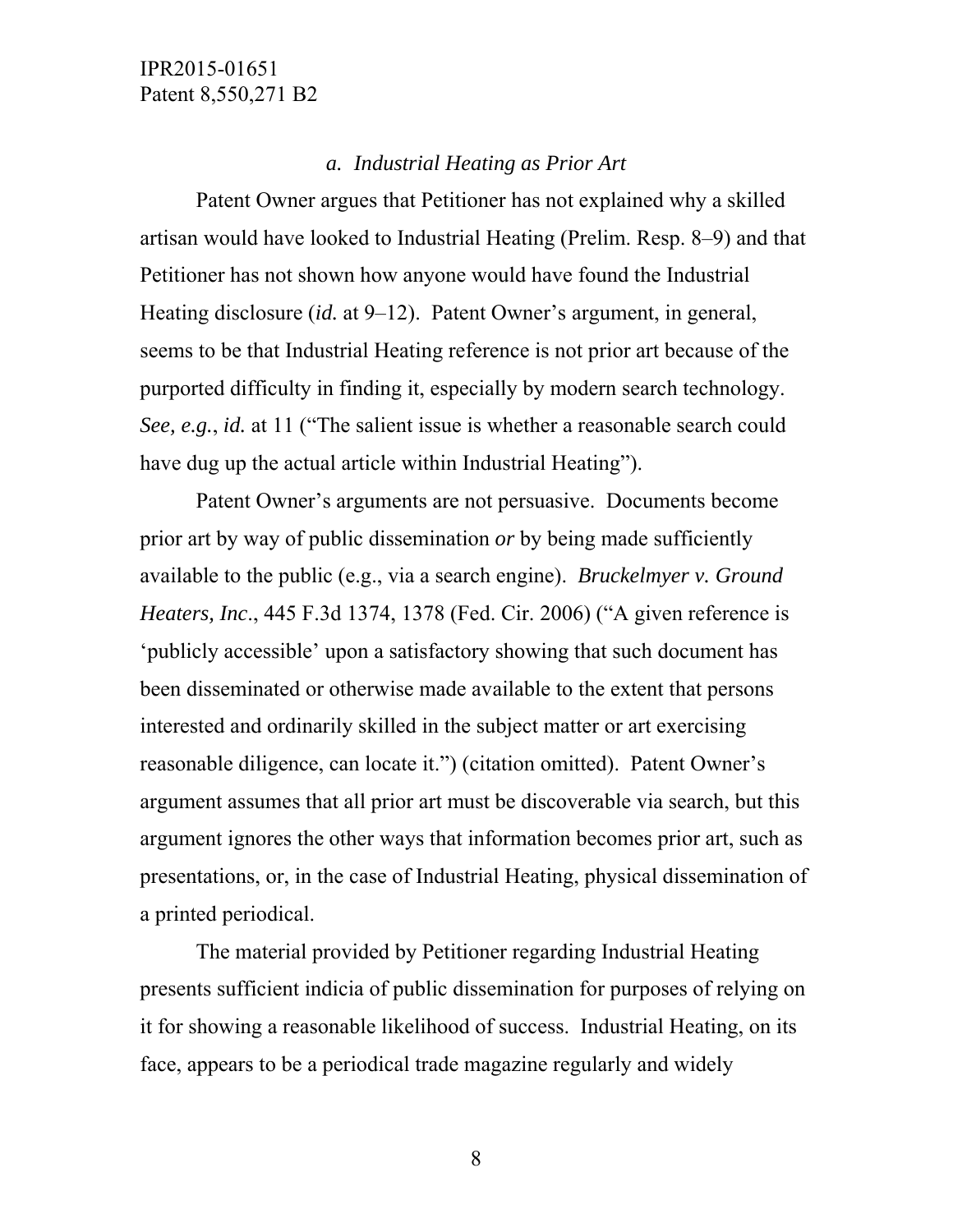disseminated. It includes volume, number, and date (Ex. 1004, contents page). It asserts it is "Published Monthly." *Id.* The content listed therein also tends to show widespread dissemination because, for example, there are advertisements.

That Industrial Heating might not have been indexed in a modern internet search engine at some particular point in time does not undo any prior public dissemination. Accordingly, Patent Owner's arguments that Industrial Heating is not prior art are not persuasive.

#### *b. Provision of the Full Industrial Heating Article*

 Patent Owner points out that Petitioner has not provided the entirety of the Industrial Heating publication. Patent Owner argues that the portions of the article within, which were not provided, may support Patent Owner's assertions (discussed below) that the article is incorrect. Prelim. Resp. 12– 14.

It is not uncommon for portions of prior art documents to be excerpted. This is especially the case for lengthy documents that contain much irrelevant information, such as textbooks, dictionaries, and periodicals. Whether the missing portions should be provided is an issue that must be decided on a case-by-case basis. During appropriate times after institution, Patent Owner has the opportunity to seek discovery of the remaining portions of the Industrial Heating article under 37 C.F.R. § 42.51, as well as the opportunity to object to evidence under 37 C.F.R. § 42.64.

*c. Does Industrial Heating Contain an "Obvious Error"?* 

Patent Owner argues that Industrial Heating's disclosure of T4 continuously annealed steel having a hardness in the range of 60–65 on the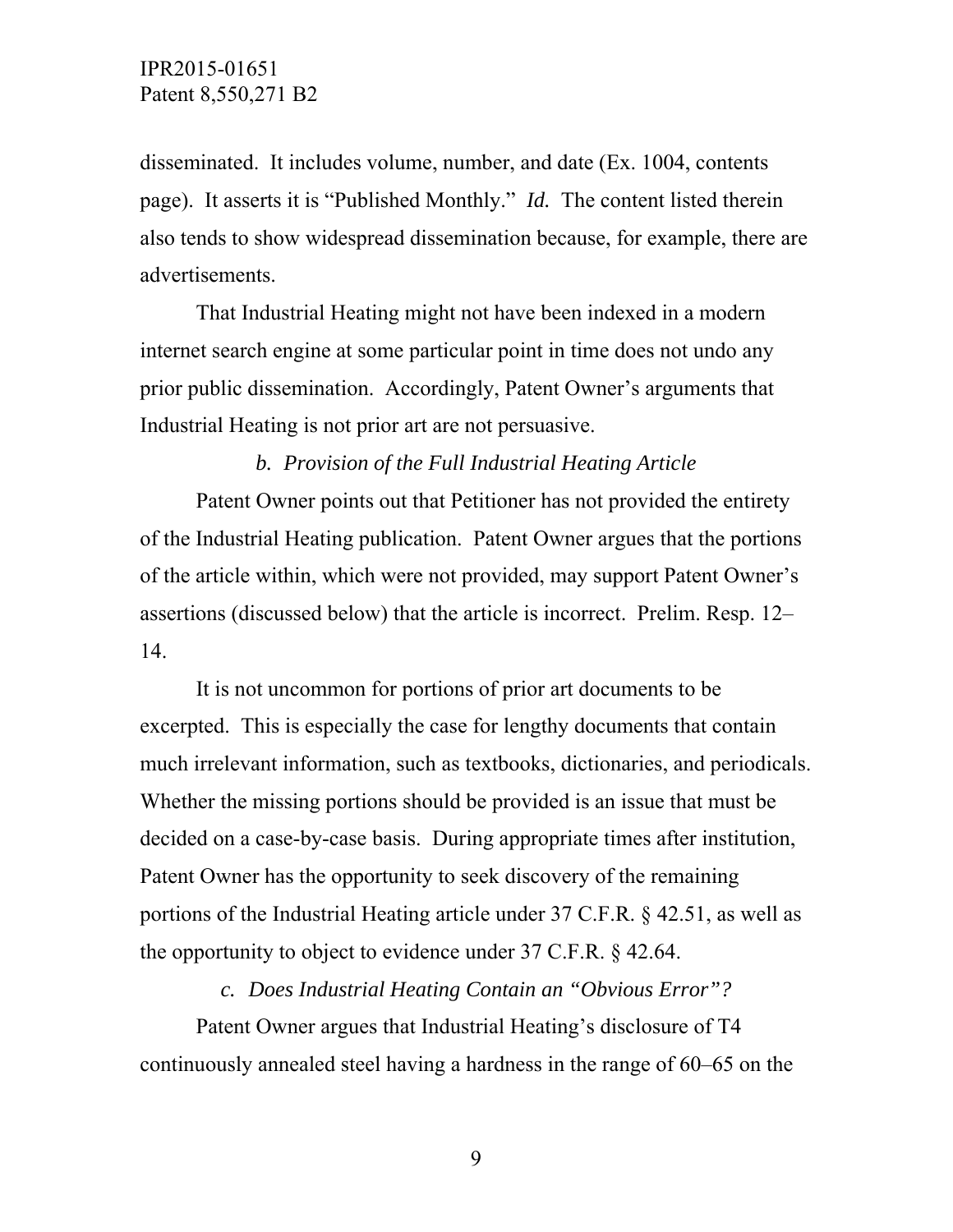30T scale is an obvious error. Prelim. Resp. 14–23. Patent Owner argues, citing to many sources (including Petitioner's declarant) that it was known in the art that T4 steel has a hardness of 58–64 on the 30T scale, not 60–65 as disclosed in Industrial Heating. *See id.*

Reviewing the evidence before us, we are not persuaded that Industrial Heating's disclosure is an obvious error. The range of hardness values that make up the acceptable range for T4 steel is not strictly limited to a range of  $\pm$  3. For example, U.S. Steel shows T4 steel (a.k.a. T61) as having acceptable hardness values as low as 56 and as high as 66. Ex. 1012, 2. The American Society for Testing and Materials (ASTM) standard for tinplate steel, A623-11, lists T4 tinplate has having a hardness range of 57– 65. Ex. 3001, 3; *see also* Ex. 1001, 5:6–7, 4:67 (the '271 patent uses tinplate conforming to ASTM 623). Accordingly, we are not persuaded that the slightly different hardness range in Industrial Heating is an obvious error because it is within the known T4 temper hardness range according to the ASTM standard.

In addition, the disclosure in Industrial Heating of a T4 hardness range of 60–65 has been publicly disseminated and is useful for all that it teaches a person of ordinary skill in the art. *See, e.g.*, *In re Preda*, 401 F.2d 825, 826 (CCPA 1968) ("it is proper to take into account not only specific teachings of the reference but also the inferences which one skilled in the art would reasonably be expected to draw therefrom"). Thus, even if we did not have evidence before us indicating that T4 hardness ranges were known to include values of 60–65, we have the teaching of Industrial Heating to persons of ordinary skill in the art that crown caps were used at 60–65 Rockwell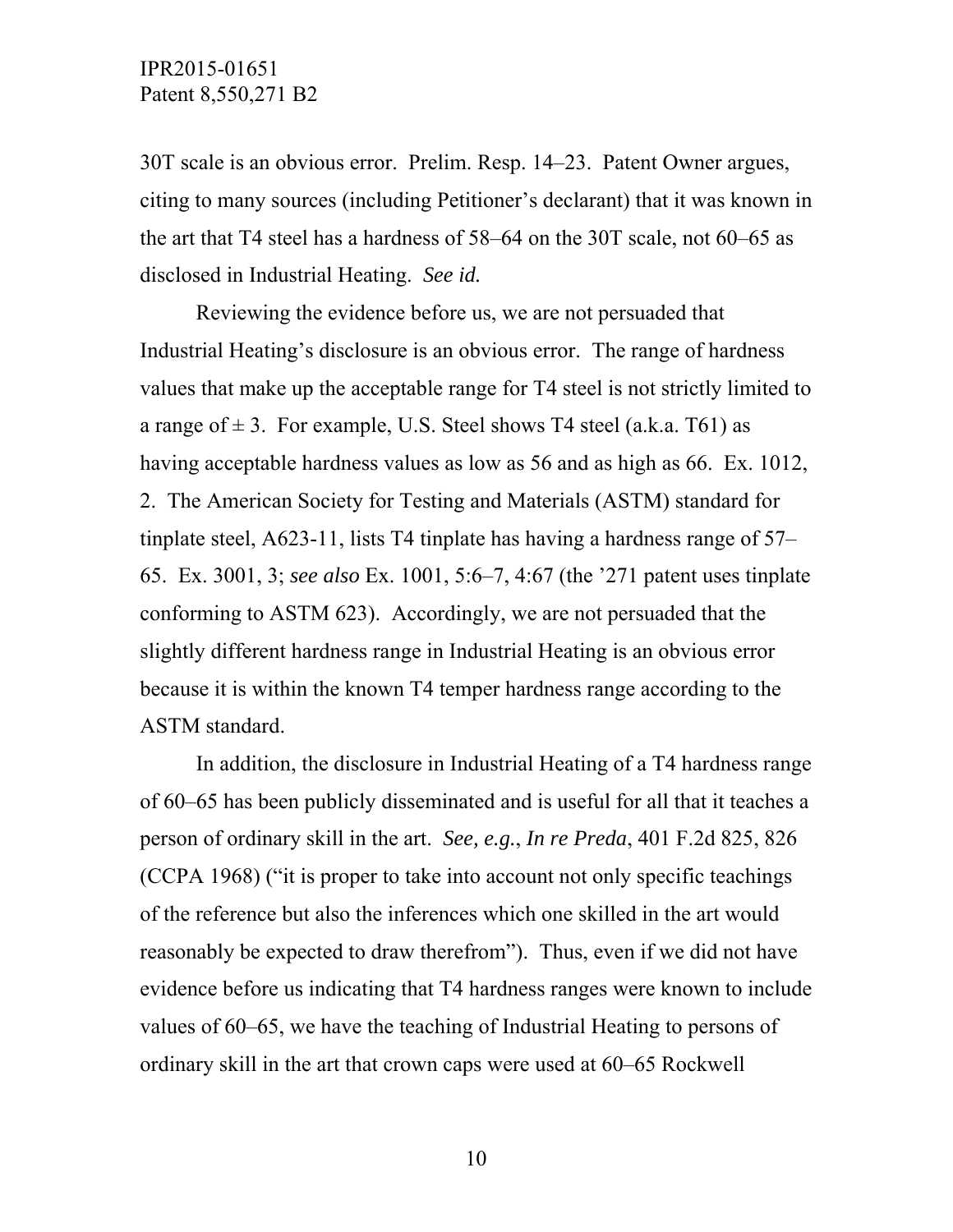hardness, and no evidence tending to show that this disclosure was affirmatively in error.

Lastly, we note that Exhibit 1011 lists many different "tempers and thicknesses to enable downgauging and cost reduction" of steel crown caps, including TH435, which is equivalent to T5 tinplate and has a 30T average hardness of  $65 \pm 3$ . Ex. 1011, 33, *see also id.* at 16 (table listing equivalent standards); Ex. 1007 ¶ 16 (listing average Rockwell hardness of various T temper designations); Ex. 1012, 1–2 (listing properties of various tin mill products). Exhibit 1011 also lists TH620 for use as a crown cork (Ex. 1011, 33), which uses a DR9 temper (*id.* at 16) having a nominal 30T hardness of 75 (Ex. 3001, 4).

### *d. Conclusion Regarding Industrial Heating*

Based on the record before us, we are persuaded that Petitioner has shown sufficiently that Industrial Heating discloses the use of steel crown caps having an average hardness of greater than 62 on the 30T scale, as required by independent claims 1, 12, and 20. We now turn to the individual grounds presented by Petitioner.

### *2. Frishman and Industrial Heating (Claims 1–4, 10, 12–15, and 17–20)*

The Petition includes a detailed analysis of this ground. *See* Pet. 20– 40, 52–56; *see also id.* at 12–17 (setting forth an analysis of crown cap grooves and hardness values, in general). As to independent claim 1, Petitioner asserts that Frishman discloses the claimed peripheral skirt, round panel having recessed grooves, and liner. *Id.* at 23–30. Petitioner asserts that Industrial Heating discloses that it was known to make crown caps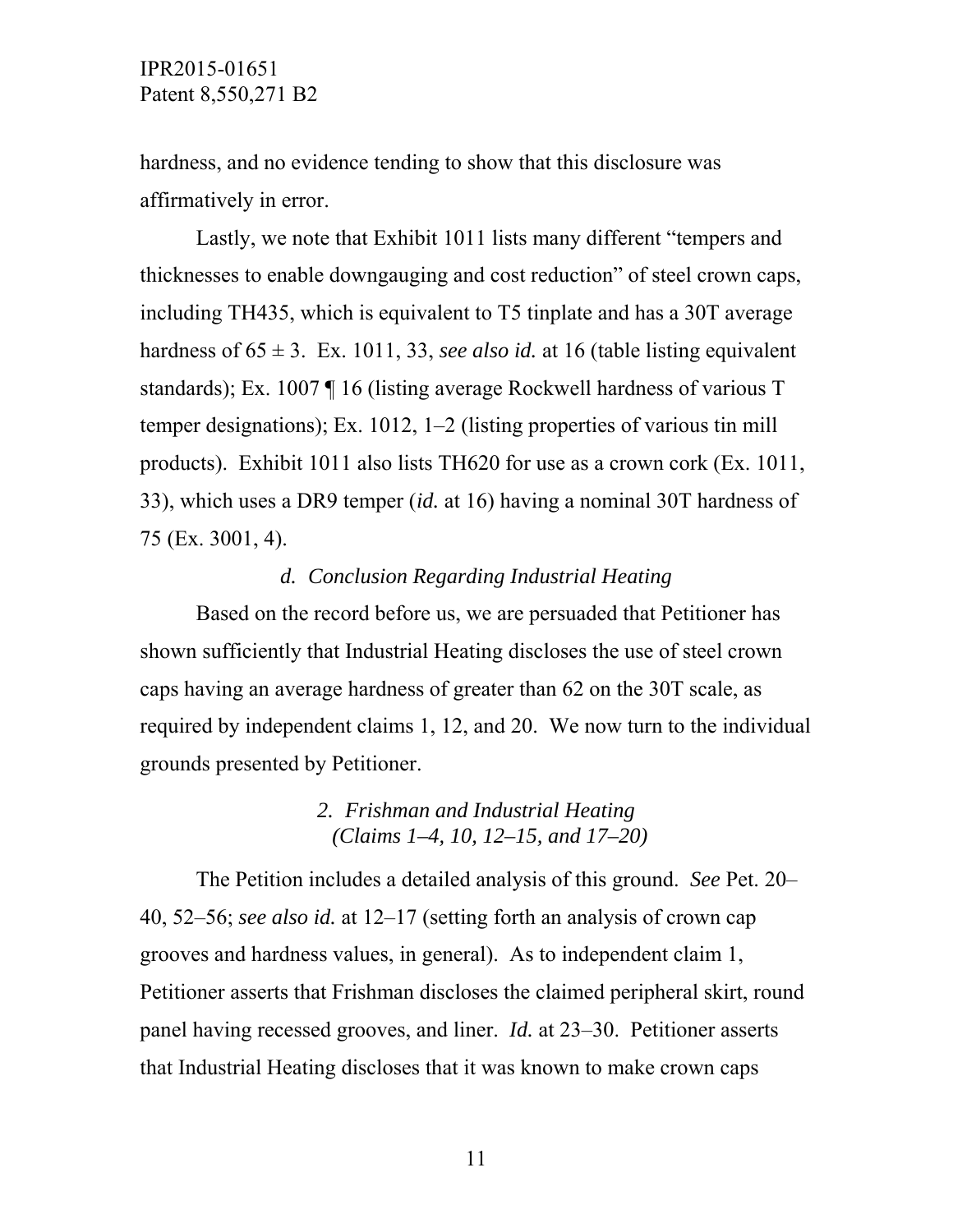formed of a material comprising steel having an average hardness of greater than 62 on the 30T scale. *Id.* at 20–23. Petitioner asserts that the combination of Frishman's cap with the steel disclosed in Industrial Heating would have been obvious—a known use with a predictable result. *Id.* at 30; Ex. 1007 ¶ 39 (Mr. Crochiere testifying that it would have been obvious to use a known material to make crown caps). Petitioner also asserts that it was a trend in the industry to use increasingly thinner but harder crown caps, such that the proposed combination is merely following a known trend. Pet. 16–17 (citing Ex. 1011, 24, depicting said downsizing trend); *see also* Ex. 1011, 33 (explicitly listing harder steels for crown corks). Petitioner's assertions for independent claims 12 and 20 are similar. *See id.* at 33–34, 38–40.

Dependent claims 2–4, 10, 13–15 generally recite groove features for the caps. Petitioner asserts that Frishman includes these features. Pet. 30– 32, 34–36, 52–54. Dependent claim 17 recites a plug-like lip and dependent claims 18 and 19 recite that the cap is a twist-off or pry-off type cap. Petitioner asserts that Frishman also includes these features. *Id.* at 37–38, 55. Petitioner also asserts that twist-off and pry-off caps are admitted prior art. *Id.* at 37–38 (citing Ex. 1001, 1:22–37, 2:50–54). Accordingly, Petitioner's ground addresses each limitation of each challenged dependent claim and why it would have been obvious to combine the teachings in the manner proposed.

Patent Owner's challenge to Industrial Heating is not persuasive, for the reasons expressed above. Patent Owner raises no other persuasive arguments against this ground at this time. In view of the record before us,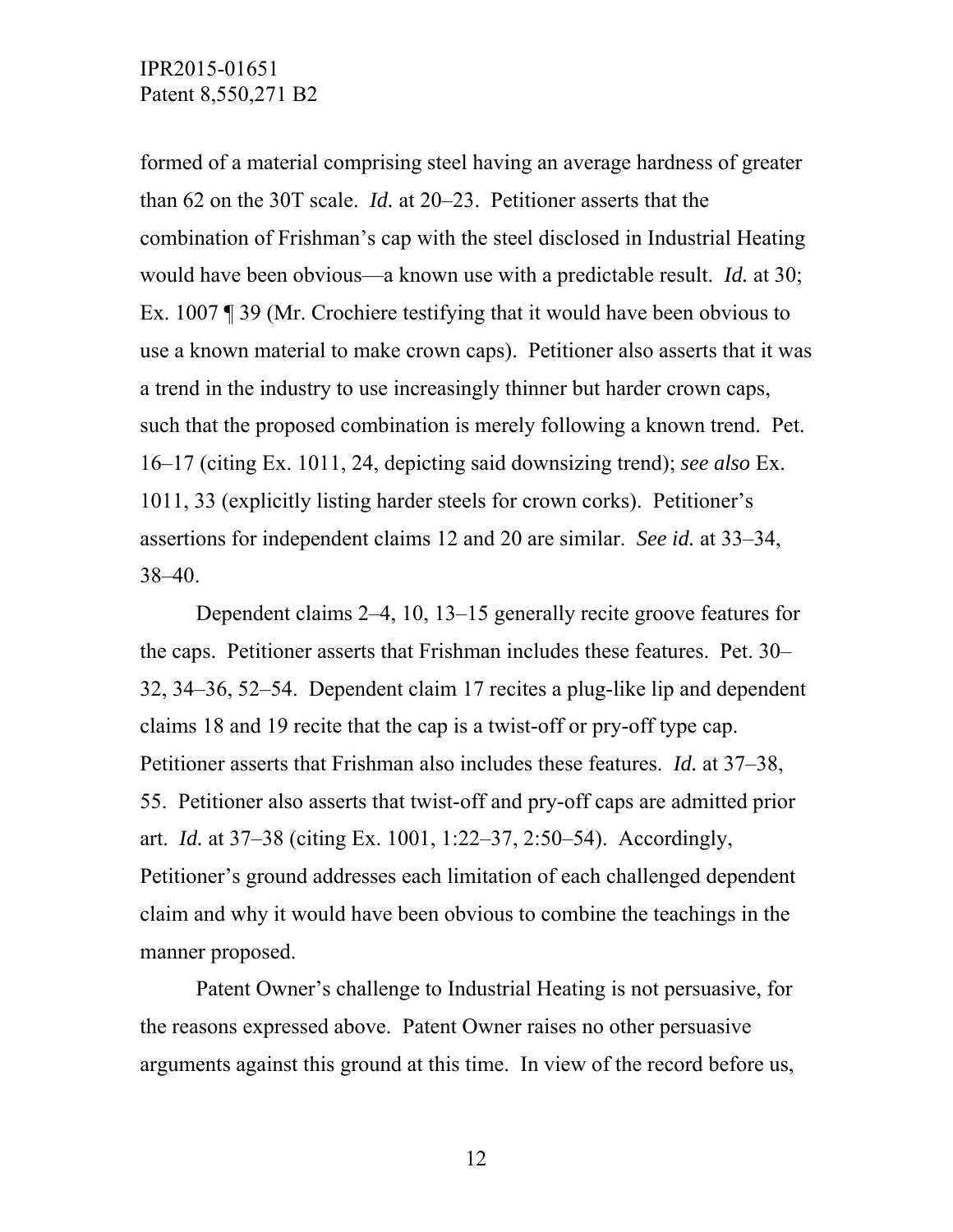we are persuaded that Petitioner has demonstrated a reasonable likelihood of showing claims 1–4, 10, 12–15, and 17–20 to be unpatentable in view of Frishman and Industrial Heating.

## *3. Frishman, Industrial Heating, and Wagner (Claims 11 and 16)*

Dependent claims 11 and 16 recite that the cap includes beads. Petitioner asserts that Wagner discloses compressible beads and the '271 patent states that bead liners were "conventional," commercially available products. Pet. 40–42, 53–54, 55. Indeed, Wagner discloses a crown cap having concentric beads to assist in closure. Ex. 1005, 2:32–3:20. Petitioner asserts that the benefit of additional sealing from such a feature is predictable and known. Pet. 41. Patent Owner does not offer specific arguments against this ground at this time. Reviewing the record before us, we are persuaded that Petitioner has demonstrated a reasonable likelihood of showing claims 11 and 16 to be unpatentable in view of Frishman, Industrial Heating, and Wagner.

## *4. Frishman, Industrial Heating, Mumford, and U.S. Steel (Claims 5–9)*

Dependent claims 5–9 each recite various hardness values for the cap, from 65 to 73. Petitioner asserts that Mumford shows caps (but not crown caps) having a hardness of 54–72, and that U.S. Steel shows various steels having hardness ranges of 57–79, 70–76, and 73–79. Pet. 44–45; *see also id.* at 44–50 (setting forth Petitioner's reasoning in further detail). Petitioner asserts that it would have been obvious to try various harder steels, given the "general trend and motivation in the market place for many years." *Id.* at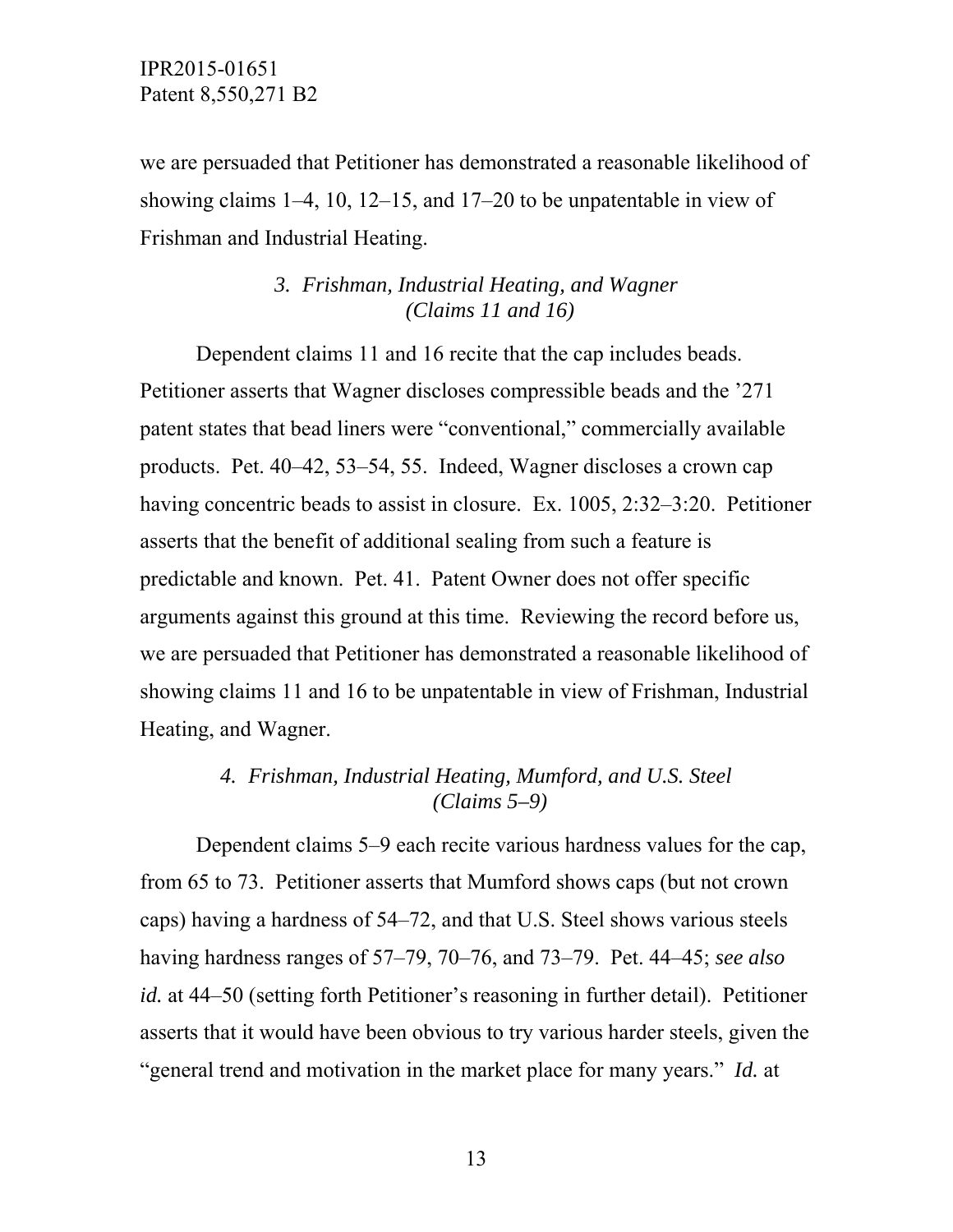45; Ex. 1007 ¶ 73 (Mr. Crochiere testifying that Exhibit 1011 depicts such a trend in the art). We further note that Exhibit 1011 lists several steel tempers that are harder than T4 as suitable for crown caps. Ex. 1011, 33. Patent Owner does not offer specific arguments against this ground at this time.

The record before us support's Petitioner's characterization of the marketplace as one favoring a continual shift to harder and thinner materials for crown caps, as shown in Exhibit 1011. Indeed, Exhibit 1011 lists several harder materials than T4 tinplate for crown cap use, including TH620, which is also used in steel twist-off caps such as those disclosed in Mumford. Ex. 1011, 33. Reviewing the record before us, we are persuaded that Petitioner has demonstrated a reasonable likelihood of showing claims 5–9 to be unpatentable in view of Frishman, Industrial Heating, Mumford, and U.S. Steel.

> *5. Industrial Heating and Wagner (Claims 1–4 and 10–20) and Industrial Heating, Wagner, Mumford, and U.S. Steel (Claims 5–9)*

These grounds are similar to those already addressed above, with Wagner taking the place of Frishman for the disclosures relating to a crown cap skirt and grooves. *See* Pet. 42–43, 51. Petitioner asserts that Wagner discloses a crown cap with the claimed shell, peripheral skirt, and flutes. *Id.* at 42. For the reasons expressed above, we are persuaded that Petitioner has demonstrated a reasonable likelihood of showing claims 1–20 to be unpatentable on these grounds.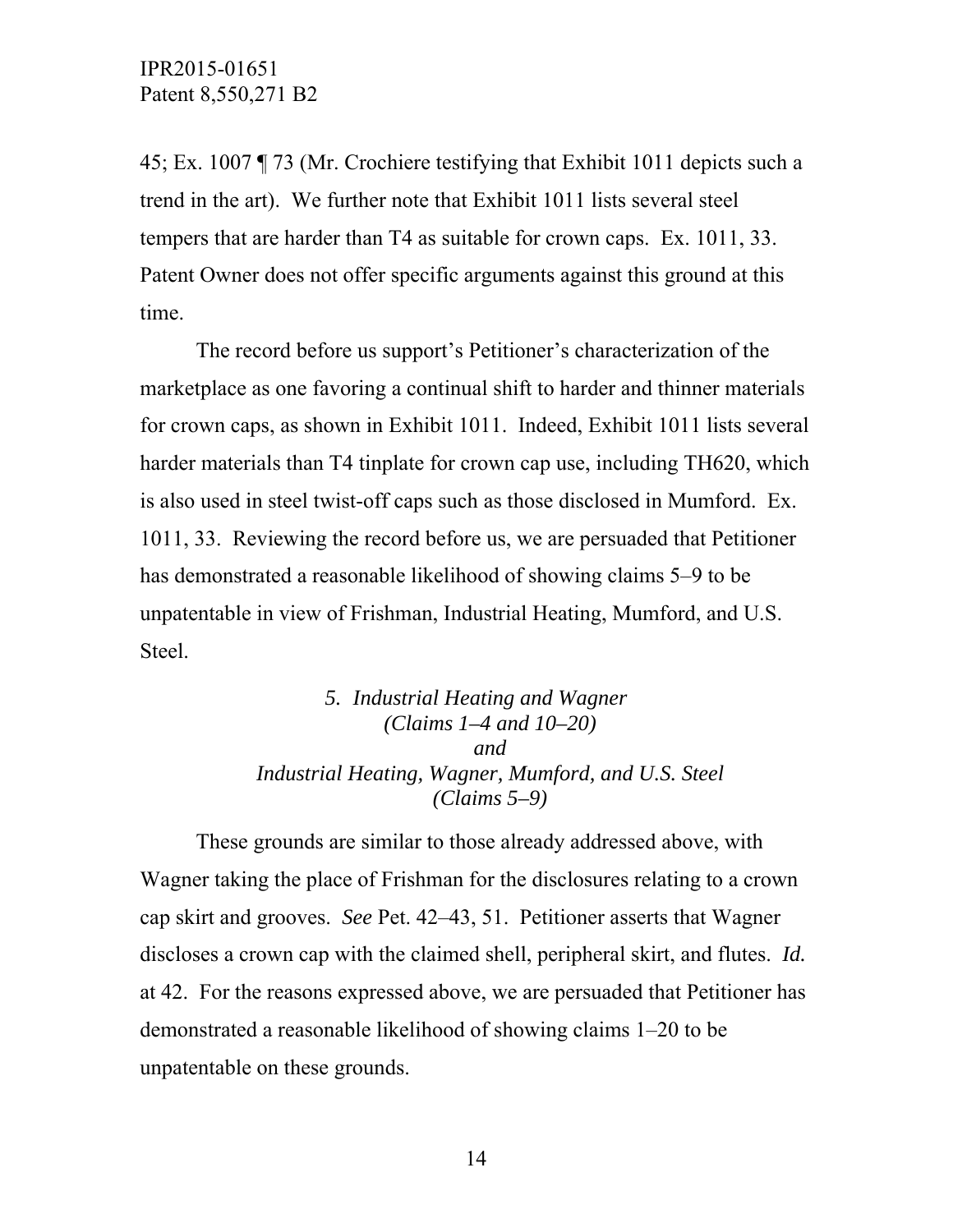#### III. ORDER

In view of the foregoing, it is hereby:

ORDERED that a *inter partes* review is instituted as to all claims (1–

20) of the '271 patent on the following grounds:

- Whether claims 1–4, 10, 12–15, and 17–20 are unpatentable in view of Frishman and Industrial Heating;
- Whether claims 11 and 16 are unpatentable in view of Frishman, Industrial Heating, and Wagner;
- Whether claims 5–9 are unpatentable in view of Frishman, Industrial Heating, Mumford, and U.S. Steel;
- Whether claims 1–4 and 10–20 are unpatentable in view of Industrial Heating and Wagner;
- Whether claims 5–9 are unpatentable in view of Industrial Heating, Wagner, Mumford, and U.S. Steel; and

FURTHER ORDERED that, pursuant to 35 U.S.C. § 314(c) and 37

C.F.R. § 42.4, *inter partes* review of the '271 patent shall commence on the entry date of this Order, and notice is hereby given of the institution of a trial; and

 FURTHER ORDERED that no ground other than that specifically provided above is authorized.